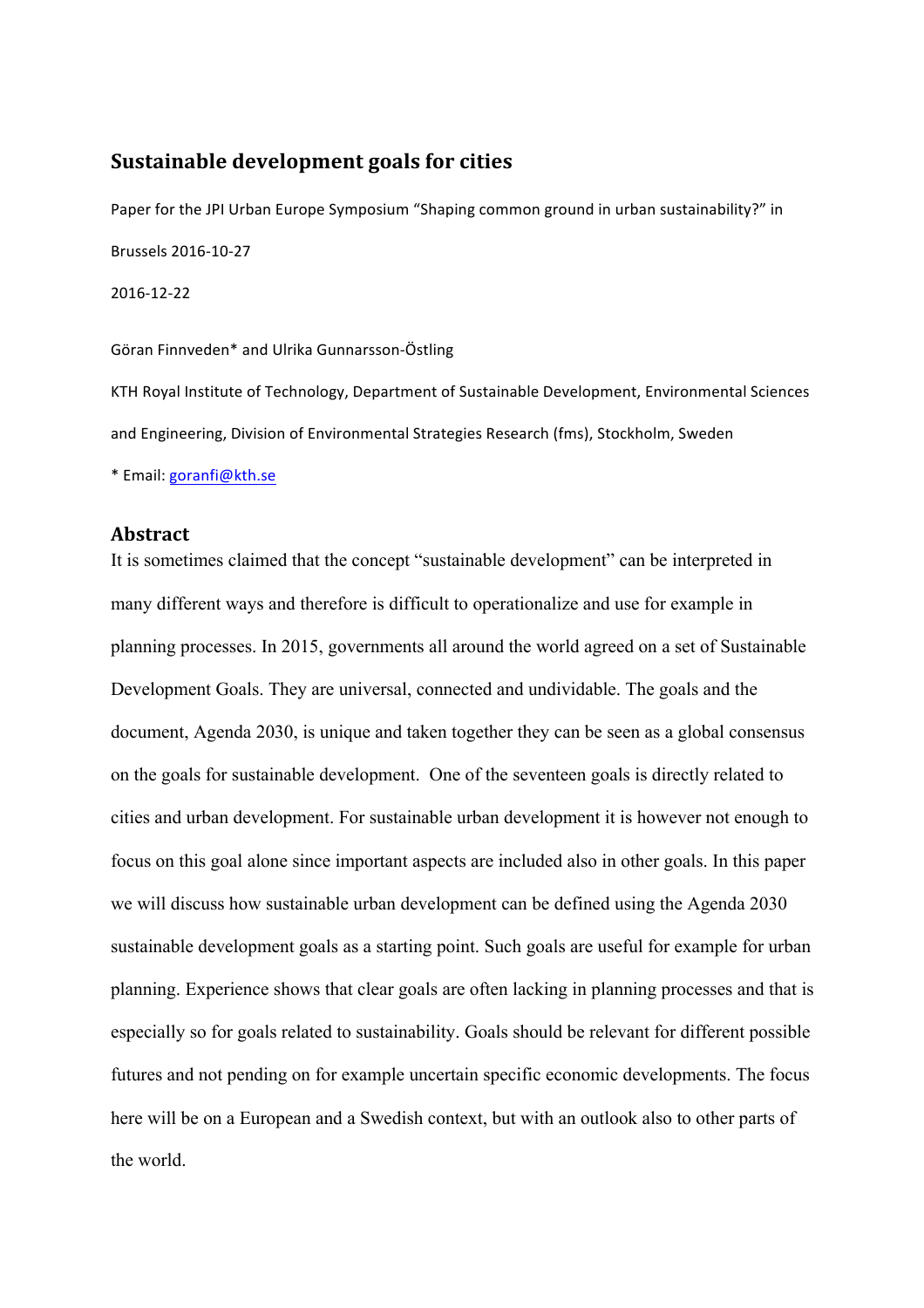## **Introduction**

When facing environmental problems like climate change and biodiversity loss, but also issues like poverty and health, the sustainability concept has gained importance in decisionmaking at different levels of society. In spite of its significance, or maybe due to it, it is sometimes claimed that the concept "sustainable development" can be interpreted in many different ways and therefore is difficult to operationalize and use for example in planning processes (Gunnarsson-Östling et al, 2013). These different interpretations can be said to belong to parallel sustainability discourses that mirror different views of human relations to nature, but also in their view on justice, what are defined as problems and what are seen as solutions (Gunnarsson-Östling and Svenfelt, forthcoming).

Even if different views on nature, justice, problems and solutions exist, governments around the world agreed on a set of Sustainable Development Goals in 2015 (UN, 2015). They are universal, connected and undividable. The goals and the document, Agenda 2030, is unique and taken together they can be seen as a global consensus on the *goals* for sustainable development. One of the seventeen goals is directly related to cities and urban development. For sustainable urban development it is however not enough to focus on this goal alone since important aspects are included also in other goals. In this paper we will discuss how sustainable urban development can be defined using the Agenda 2030 sustainable development goals as a starting point. Such goals are useful for example for urban planning. Experience shows that clear goals are often lacking in planning processes and that is especially so for goals related to sustainability.

# **Purpose of planning**

Based on European directives, according to Swedish law (PBL 2010:900, MB 1998:808), programs, plans and activities with significant environmental impact should be assessed. The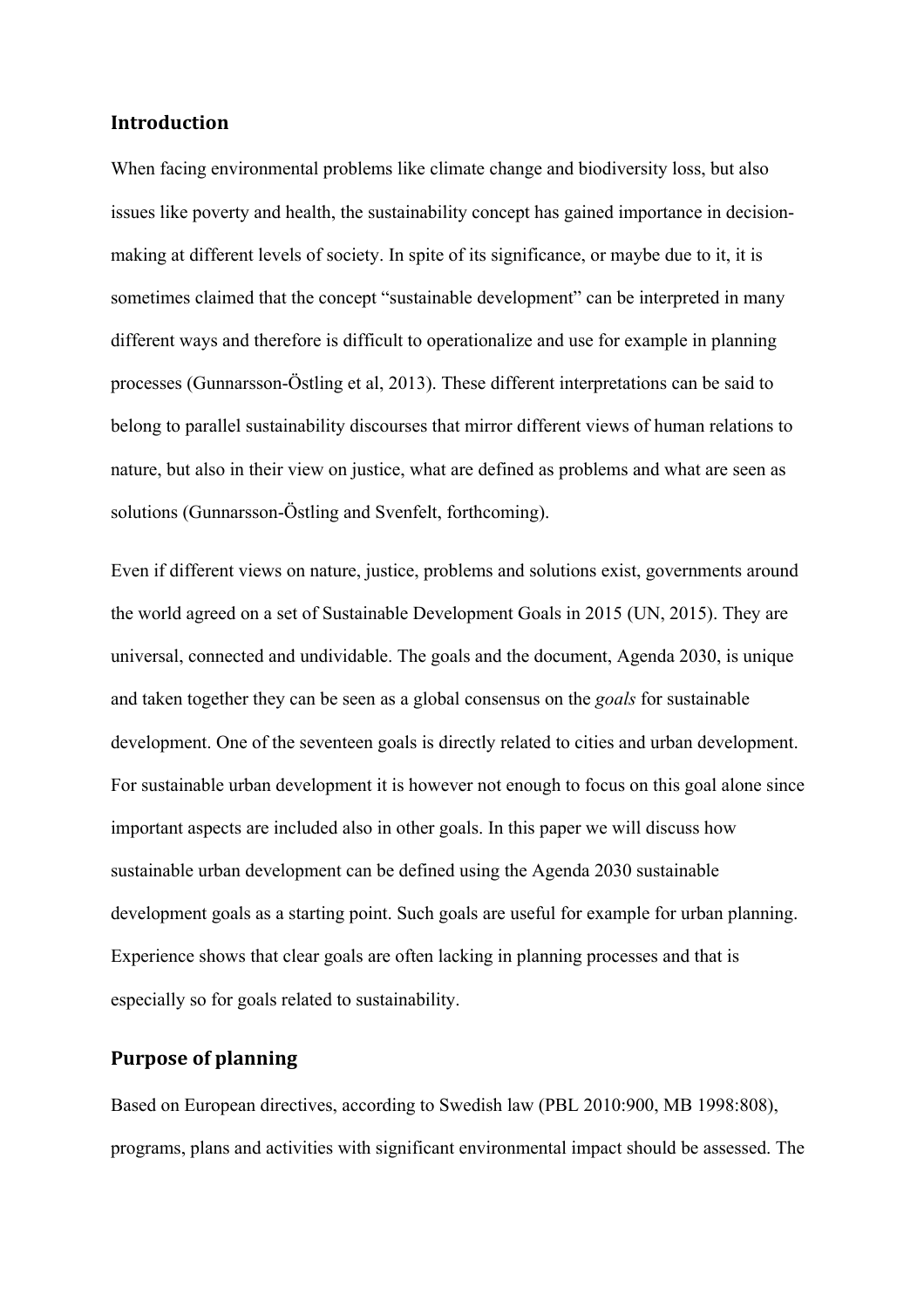assessment should encompass an analysis of alternatives compatible with the *purpose* of the plan. The idea is that decision makers should thereby be able to decide for the best option.

The importance of alternatives in environmental assessment of plans and programs is emphasized by the Swedish government because planning takes on a more strategic level, and it may be appropriate to assess alternative solutions in a different way than when it comes to specific activities (Prop. 2003/04:116, p. 40). Comprehensive plans are therefore always seen as likely to cause significant environmental impact and they should therefore be assessed through a strategic environmental assessment (SEA).

In the research project  $SPEAK^1$ , Swedish comprehensive plans for the period 2004-2014 have been collected. Each of Sweden's 290 municipalities should have a valid comprehensive plan. However, in this dataset only 229 (79%) turned out to have that (Wallström, 2015). In order to get a deeper understanding of the plans, a stratified sample of 80 municipalities was made in the SPEAK project. This sample covers 19 out of the 21 Swedish counties and represents different types of municipalities (according to Swedish Association of Local Authorities and Regions typology). In this sample approximately 40% was describing their comprehensive plan's aim within the Environmental Assessment (Wärnbäck and Gunnarsson-Östling, forthcoming). It became clear that aims are often described in a general way (sometimes just stating what is prescribed by the Plan and building act; that the comprehensive plan should indicate the direction of the long term development of the physical environment) and not specifically for the location (Wärnbäck and Gunnarsson-Östling, forthcoming).

When the plans lack purposes, which make it difficult to come up with alternative solutions, it is no wonder that goal conflicts are not handled either. If the purpose is not clear, what goals are then to be fulfilled? Management by objectives is a substantial element of Swedish public

<u> 1989 - Johann Barn, mars ann an t-Amhain an t-Amhain an t-Amhain an t-Amhain an t-Amhain an t-Amhain an t-Amh</u>

<sup>&</sup>lt;sup>1</sup> http://speakproject.se/en/startsida/ (accessed 20160929)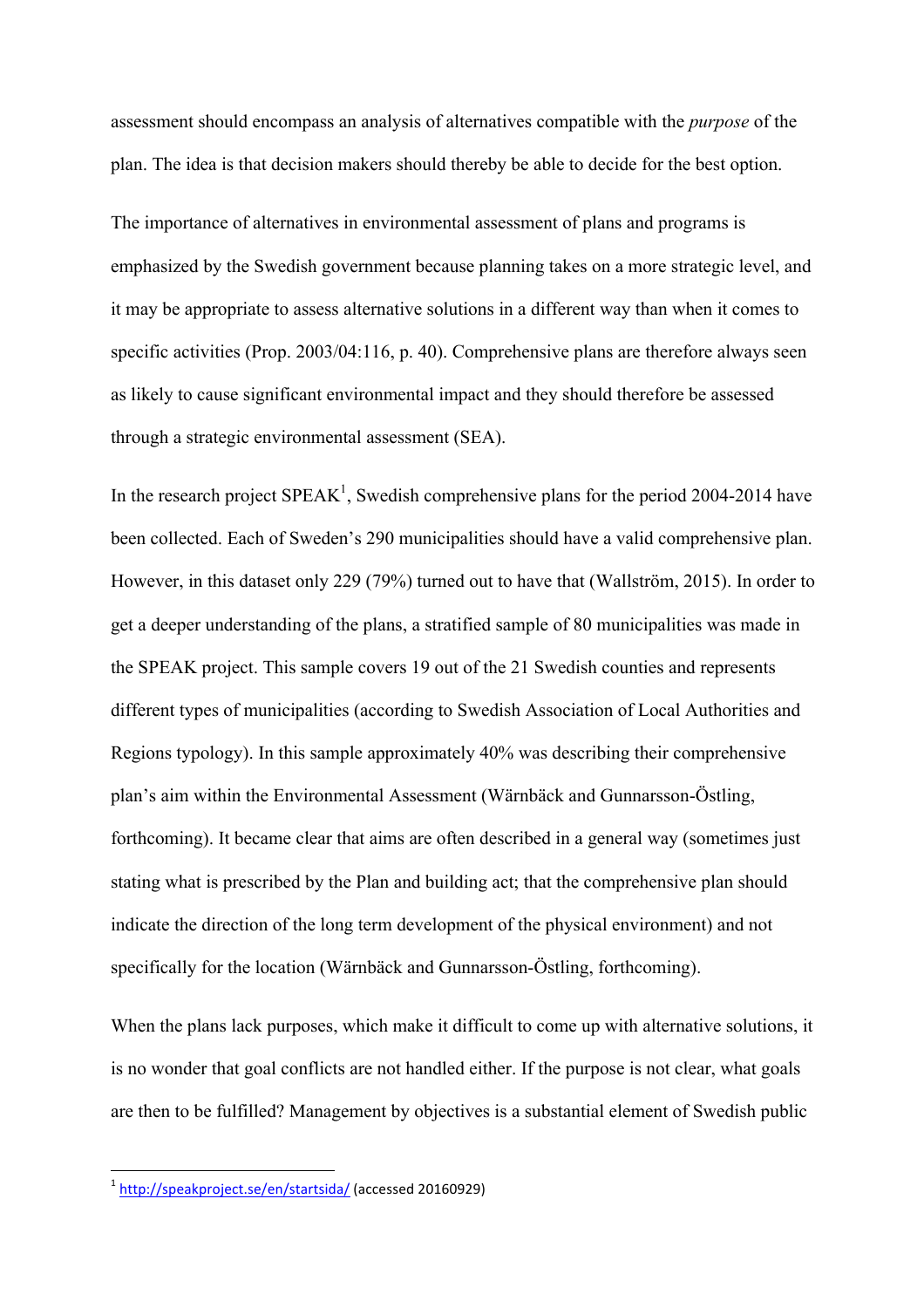administration, so there are many goals/objectives to choose between and planning should not only meet environmental objectives but also contribute to other important societal goals. Sometimes the objectives, or proposed means to reach the objectives, are not compatible with each other. In Sweden, conflicting goals have mostly been given attention at the national level (Myhrberg, 2016). However, knowledge about conflicting goals and how they are handled at the local level is more limited. Within municipalities' comprehensive planning there is currently no practice to manage conflicts neither in the plan, nor in the environmental assessment. This has in practice led to individual municipalities trying out own solutions, with uneven results (Myhrberg, 2016). The absence of tools and support for systematic management of conflicts of objectives has also attracted the attention of the National Housing Board (Boverket, 2014) as a fundamental problem in planning at regional and local level.

Myhrberg's (2016) study of the Swedish comprehensive plans in the SPEAK stratified sample shows that only 12% of the comprehensive plans contain a structured analysis of goal conflicts, 49% contain some traces of what might be seen as an analysis of goal conflicts while 39% does not make any analysis at all of goal conflicts (Myhrberg, 2016).

By structured analysis Myhrberg (2016) means that conflicting objectives are either discussed in a specific chapter, or otherwise taken up in a way that shows a continuous observation and analysis of conflicting objectives.

Also in transportation planning, environmental goals are sometimes lacking or unquantified making it difficult to include them in the decision-making process (Finnveden and Åkerman, 2014).

One reason to make the purpose unclear and conceal conflicts of objectives can be that politicians do not want to make their choices between fulfilling different targets clear. But by stating clear purposes and clarifying goal conflicts we believe that planning could become a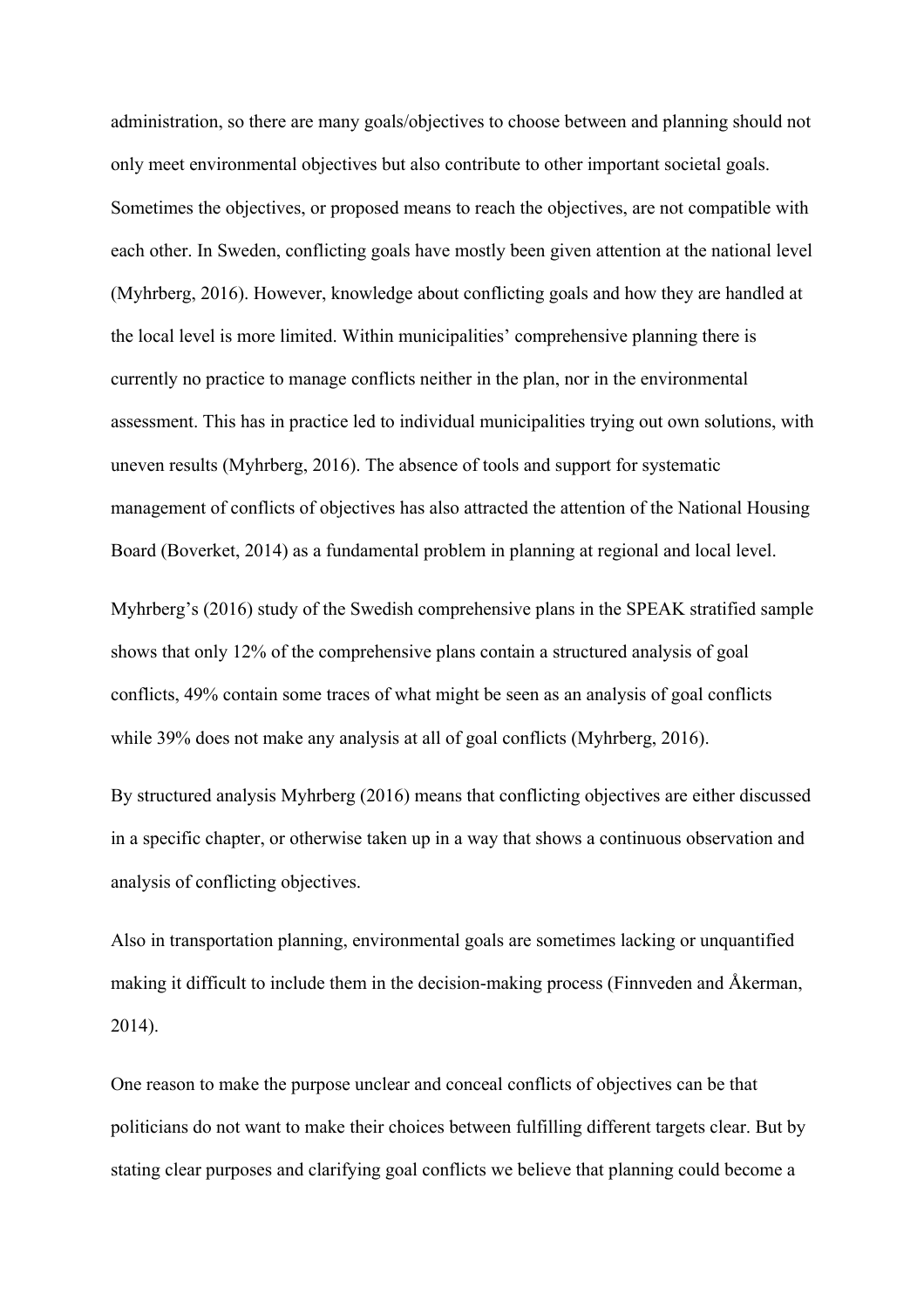matter of real choice. Instead of striving for superficial consensus and win-win solutions, the political dimensions and conflicts in play when planning for sustainable development could be spelled out. When having clear purposes, real alternatives can be assessed which means that the political content of planning will be rendered visible. Thus, different views on nature, justice, problems and solutions can be spelled out in different alternatives and assessed to clarify whether they reach important targets or not.

#### **Sustainable Development Goals for cities**

There are 17 Sustainable Development Goals in Agenda 2030 (UN, 2015). Under each of

them, here are also more specific targets, altogether 169. One of the goals, No 11, is "Make

cities and human settlements inclusive, safe, resilient and sustainable". The targets under this

goal are listed in Table 1.

+

#### Table 1. Targets under the SDG 11 "Make cities and human settlements inclusive, safe, resilient and **sustainable"**

11.1 By 2030, ensure access for all to adequate, safe and affordable housing and basic Services and upgrade slums

11.2 By 2030, provide access to safe, affordable, accessible and sustainable transport systems for all, improving road safety, notably by expanding public transport, with special attention to the needs of those in vulnerable situations, women, children, persons with disabilities and older persons

11.3 By 2030, enhance inclusive and sustainable urbanization and capacity for participatory, Integrated and sustainable human settlement planning and management in all countries

11.4 Strengthen efforts to protect and safeguard the world's cultural and natural heritage 11.5 By 2030, significantly reduce the number of deaths and the number of people affected and substantially decrease the direct economic losses relative to global gross domestic product caused by

disasters, including water-related disasters, with a focus on protecting the poor and people in vulnerable situations

11.6 By 2030, reduce the adverse per capita environmental impact of cities, including by paying special attention to air quality and municipal and other waste management

11.7 By 2030, provide universal access to safe, inclusive and accessible, green and public spaces, in particular for women and children, older persons and persons with disabilities

11.a Support positive economic, social and environmental links between urban, periurban and rural areas by strengthening national and regional development planning

11.b By 2020, substantially increase the number of cities and human settlements adopting and implementing integrated policies and plans towards inclusion, resource efficiency, mitigation and adaptation to climate change, resilience to disasters, and develop and implement, in line with the Sendai Framework for Disaster Risk Reduction 2015-2030, holistic disaster risk management at all levels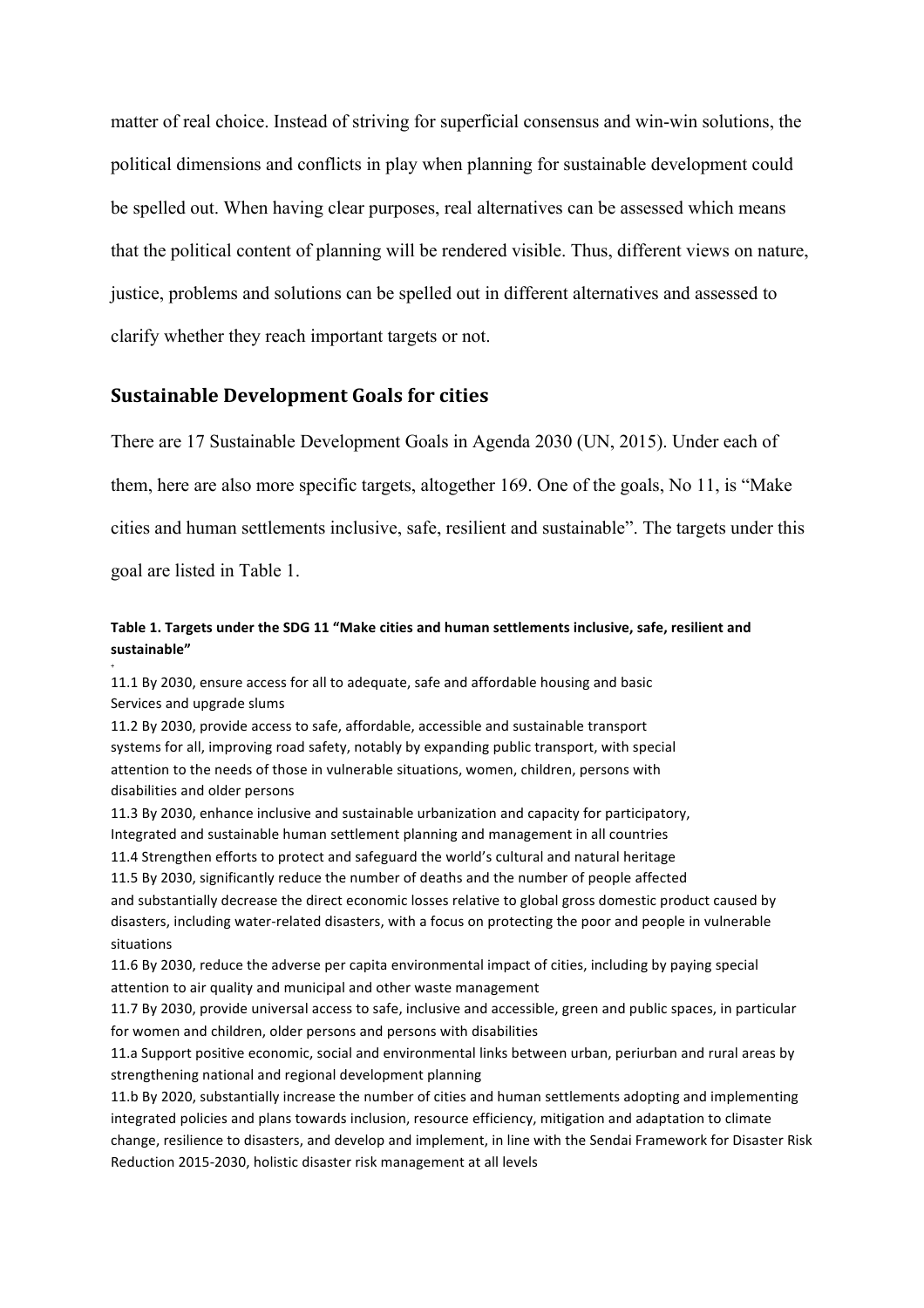11.c Support least developed countries, including through financial and technical assistance, in building sustainable and resilient buildings utilizing local materials

However, this is not the only goal that is relevant for urban developments. In fact, since the goals are universal, connected and undividable, it may be claimed that all are relevant for urban areas. Below, we will however focus on some of the other goals that are more relevant, especially for a Swedish and a European context.

Several of the goals use the word "sustainable" and one may ask how to interpret this word in this context. As described above, the Sustainable Development Goals can be seen as a broad definition of the goal of sustainable development, a reasonable interpretation is therefore that "sustainable x" means an "x" which does not threaten any of the other goals.

#### **Goal 1. End poverty in all its forms everywhere**

This is a goal of relevance for urban settlements in all countries. One of the targets under this goal is to "by 2030, reduce at least by half the proportion of men, women and children of all ages living in poverty in all its dimensions according to national definitions". Other targets focus on social security and access to basic services which also are relevant.

### **Goal 3. Ensure healthy lives and promote wellbeing for all at all ages**+

Targets under this heading include aspects such as prevention and treatment of drug abuse, traffic accidents, promoting mental health and wellbeing and reducing deaths and illnesses for hazardous chemicals and air, water and soil pollution and contamination, which are all of relevance for urban planning.

# **Goal 4. Ensure inclusive and equitable quality education and promote lifelong learning opportunities for all**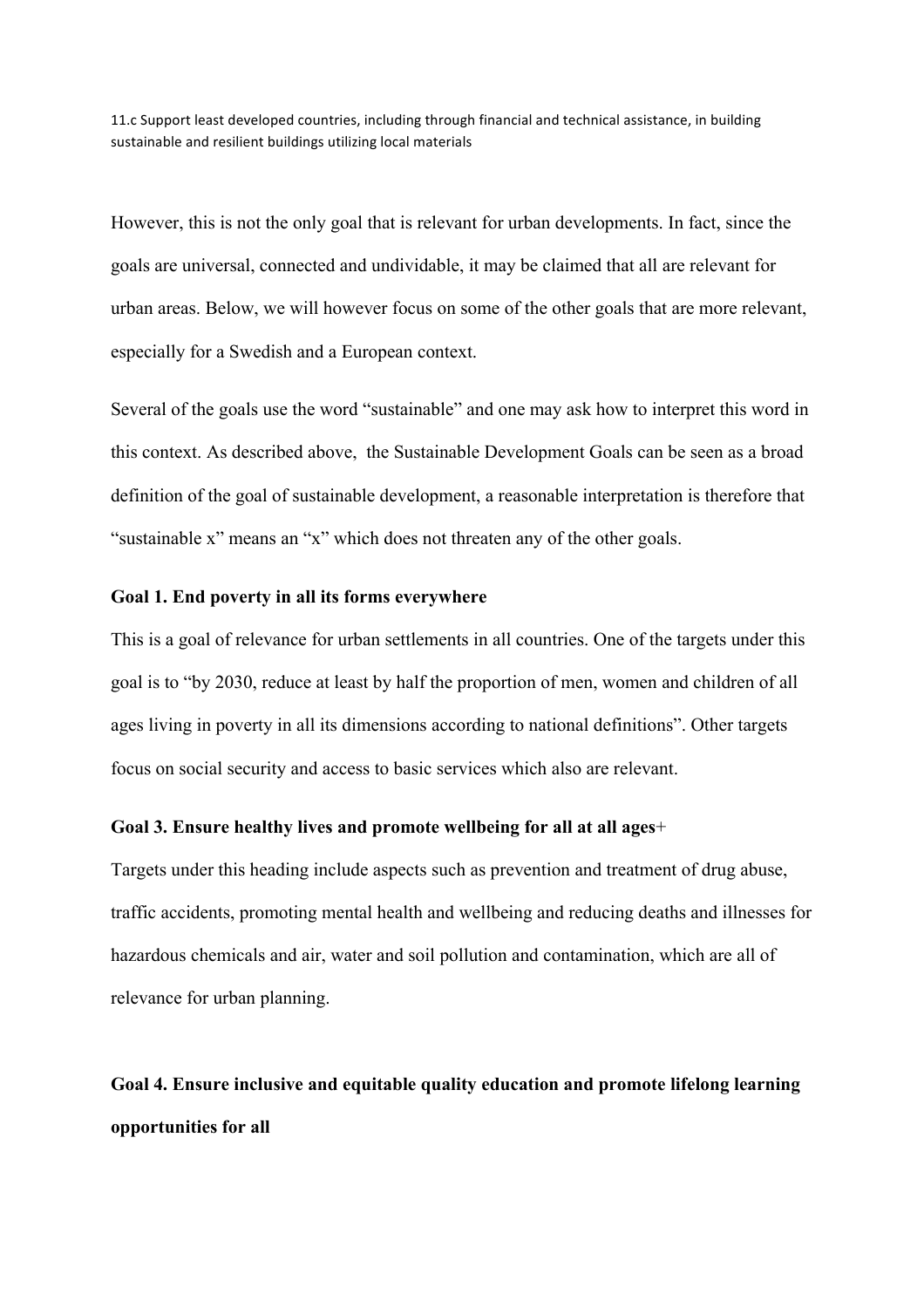Schools are a part of urban planning and providing equal access to education at different levels are thus of importance.

#### **Goal 5. Achieve gender equality and empower all women and girls.**

To end all forms of discrimination is a relevant part of urban planning.

#### **Goal 6. Ensure availability and sustainable management of water and sanitation for all.**

Providing safe drinking water and waste water treatment are classical areas for urban planning. Climate change and associated impacts may put this more in focus in the future.

#### **Goal 7. Ensure access to affordable reliable sustainable and modern energy for all-**

Under this goal, there are targets for increasing the use of renewable energy sources and increasing the energy efficiency, both with clear relevance for urban areas.

# **Goal 8. Promote sustained, inclusive and sustainable economic growth, full and productive employment and decent work for all.**

There are many cities that focus on economic growth and work. This goal however states that the growth should be sustainable and the work should be decent. So any growth and any work is not enough to fulfill this goal. As suggested above "sustainable economic growth" means an economic growth that does not threaten the other goals. A decoupling between economic growth and environmental degradation is thus needed as suggested by one of the targets.

#### **Goal 9. Build resilient infrastructure, promote inclusive and sustainable**

### **industrialization and foster innovation.**

Building infrastructure is normally on the agenda for city planners. This goal emphasizes the resilience of the infrastructure.

#### **Goal 10. Reduce inequality within and among countries**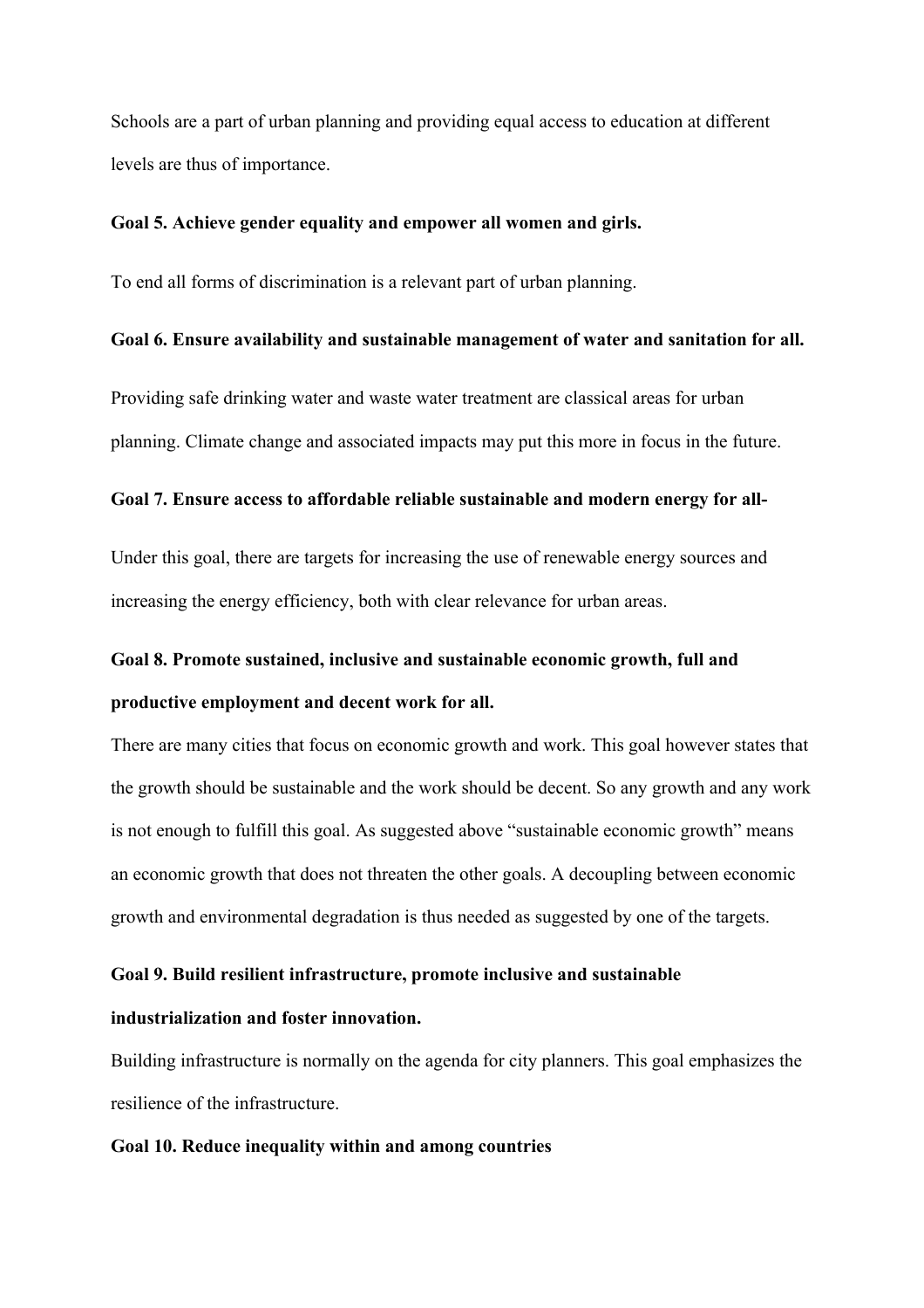This goal is about reducing economic inequalities and the social, economic and political inclusion of all.

#### **Goal 12. Ensure sustainable consumption and production patterns**

Targets for this goal includes reduction of waste amounts and emissions to water and air. But it also includes aspects such as public procurement which is a tool that can be used also by cities.

#### **Goal 13. Take urgent action to combat climate change and its impacts**

Both adaption and mitigation are important aspects of this goal. For mitigation, the aim of the Paris agreement (UNFCC, 2015), is to "hold the increase in the global average temperature to well below 2°C above pre-industrial levels and to pursue efforts to limit the temperature increase to 1.5°C above pre-industrial levels, recognising that this would significantly reduce the risks and impacts of climate change".

Since this aim is global, cities may need a more concrete goal to work with. Based on Rogelj et al (2015), Fauré et al (2016) suggest that the  $1.5^{\circ}$ C target can be transformed to a per capita emission of 0.82 ton of  $CO<sub>2</sub>$ -equivalents for the year 2050 with further reductions after that. Many cities have climate targets which can be either production-based (looking at emissions within the cities) or consumption-based (looking at emissions caused by consumption within the city) (Kramers et al, 2013). For cities with low industrial production, the consumptionbased emissions can be significantly larger. For Sweden, the consumption-based emissions were 11 tons per capita in 2012 (Swedish EPA, 2016) suggesting that a large reduction is necessary.

**Goal 16. Promote peaceful and inclusive societies for sustainable development, provide access to justice for all and build effective, accountable and inclusive institutions at all levels.**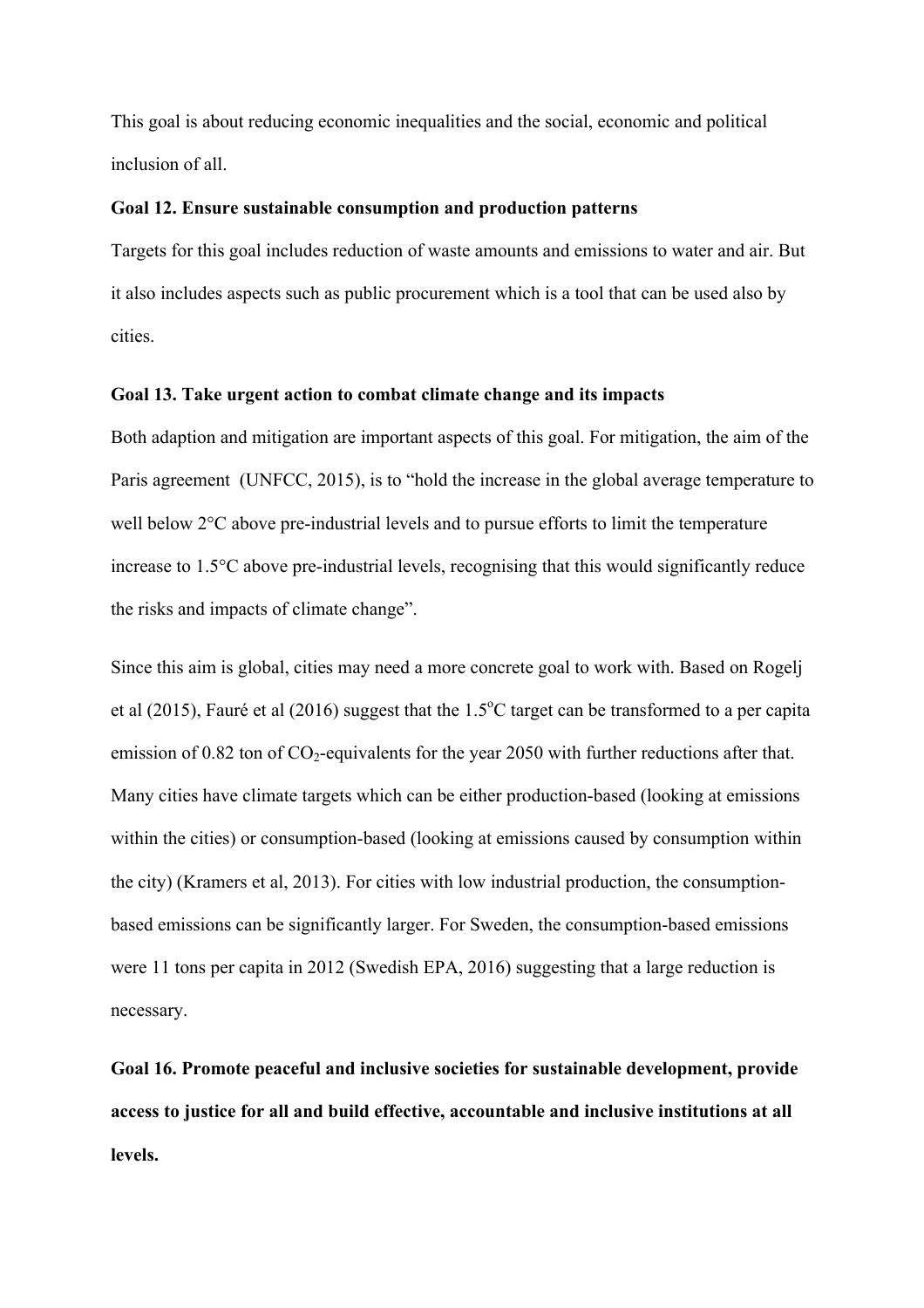This is a broad goal with many aspects including targets such as reducing violence in all forms.

### **Discussion**

Even if sustainable development can still be understood in many different ways, there is a global agreement on the goal of sustainable development through Agenda 2030. Although there can be discussions about how the goals are best achieved, the goals themselves are agreed upon. Sustainable urban development can therefore start out from those of the sustainable development goals that are relevant for an urban context and that is more than SDG 11. Above, a first version of relevant goals is listed and a further discussion can be made based on the targets for each goal.

We suggest that many of these goals and targets can be used for setting the purpose and the goals related to urban planning. As described above, the purpose is often lacking in actual planning, or vaguely formulated. Based on the sustainable development goals, more specific purposes and goals can be formulated.

The number of SDGs is large even after a focusing on urban issues. For a specific plan or for a specific city, the number can however probably be significantly reduced by focusing on what is relevant for the specific context. When doing that, it is however, important to keep a holistic perspective in order to make sure that problems are not just shifted. Gunnarsson-Östling and Svenfelt (forthcoming) also points at the importance of a holistic approach that combines a view on nature as a system that humans are part of with a view on justice that means striving towards a just distribution of the access to environmental goods on different scales. If not, sustainable transitions may not be just, and may cause conflicts and power struggles between groups and scales. An example of reducing the number of goals depending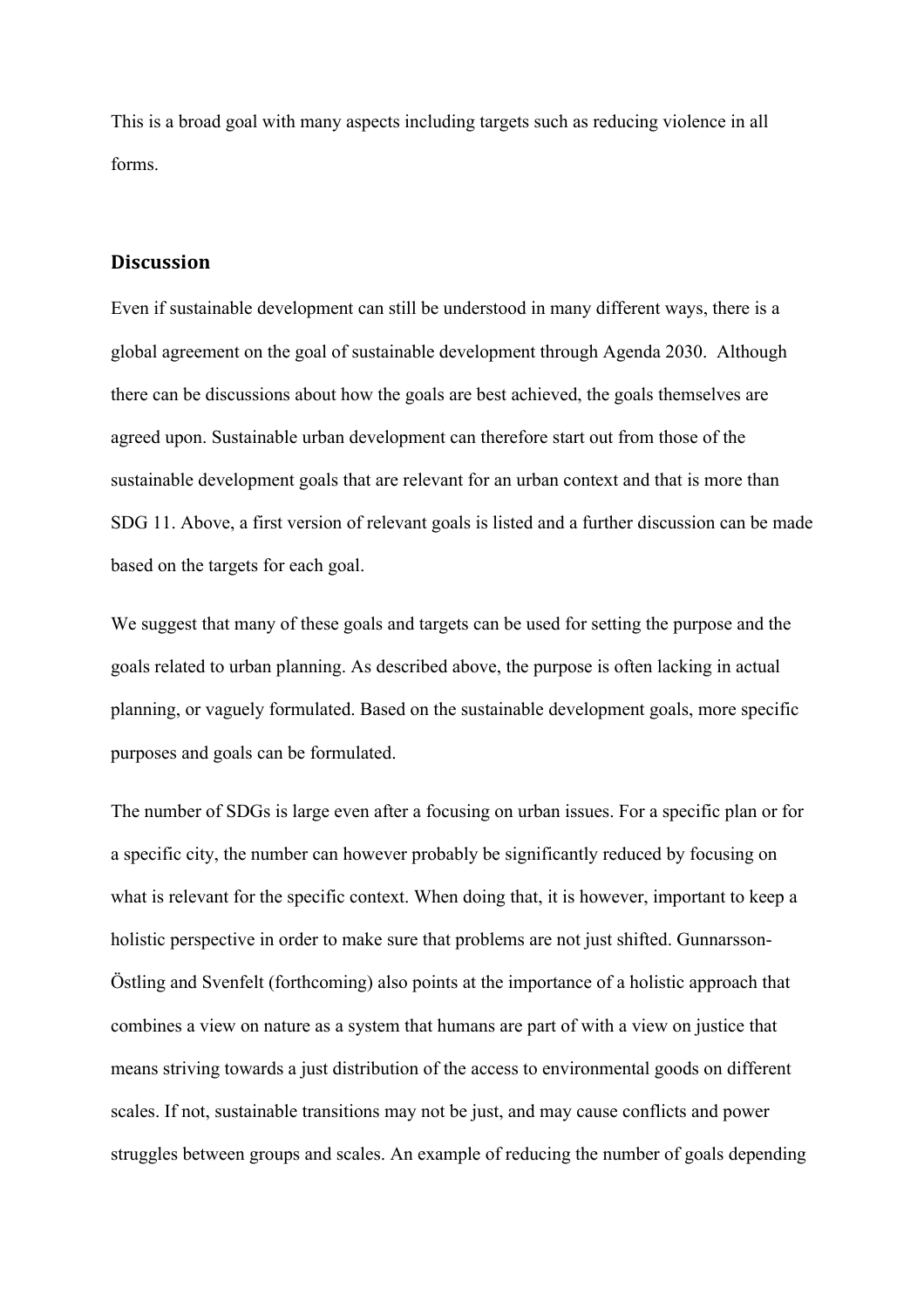on the context is provided by Fauré et al (2016) who focus on four goals; two environmental (climate and land use) and two social related to welfare and participation.

There can be conflicts between goals but perhaps more important, there can also be synergies, so achieving one goal may help achieve other goals. It is thus important to analyse interactions between goals (Nilsson et al, 2016) and goal conflicts (Svenfelt et al, 2016).

The SDGs are often rather generally formulated, but the targets are often more quantitative and possible to use as goals for planning. As the climate example shows, it is often possible to make a more precise goal based on best available science. As the climate example also shows, large transformations may be required to reach a sustainable urban development.

## **Acknowledgement**

Financial support from Formas and the Swedish EPA is gratefully acknowledged.

#### **References**

Boverket (2014). ÖP-resan – utvecklar dialogen om miljömålen.

http://www.boverket.se/globalassets/publikationer/dokument/2014/op-resan.pdf

Fauré, E., Svenfelt, Å., Finnveden, G. and Hornborg, A. (2016): Four sustainability goals for Sweden in a low-growth/degrowth context. Submitted for publication.

Finnveden, G. and Åkerman, J. (2014): Not planning a sustainable transport system. *Environmental Impact Assessment Review*, 46, 53-57.

Gunnarsson-Östling, U., Edvardsson Björnberg, K. and Finnveden, G. (2013): Using the concept of sustainability. In Metzger, J. and Rader Olsson, A. (Eds.): Sustainable Stockholm, 51-70. Routledge, New York and London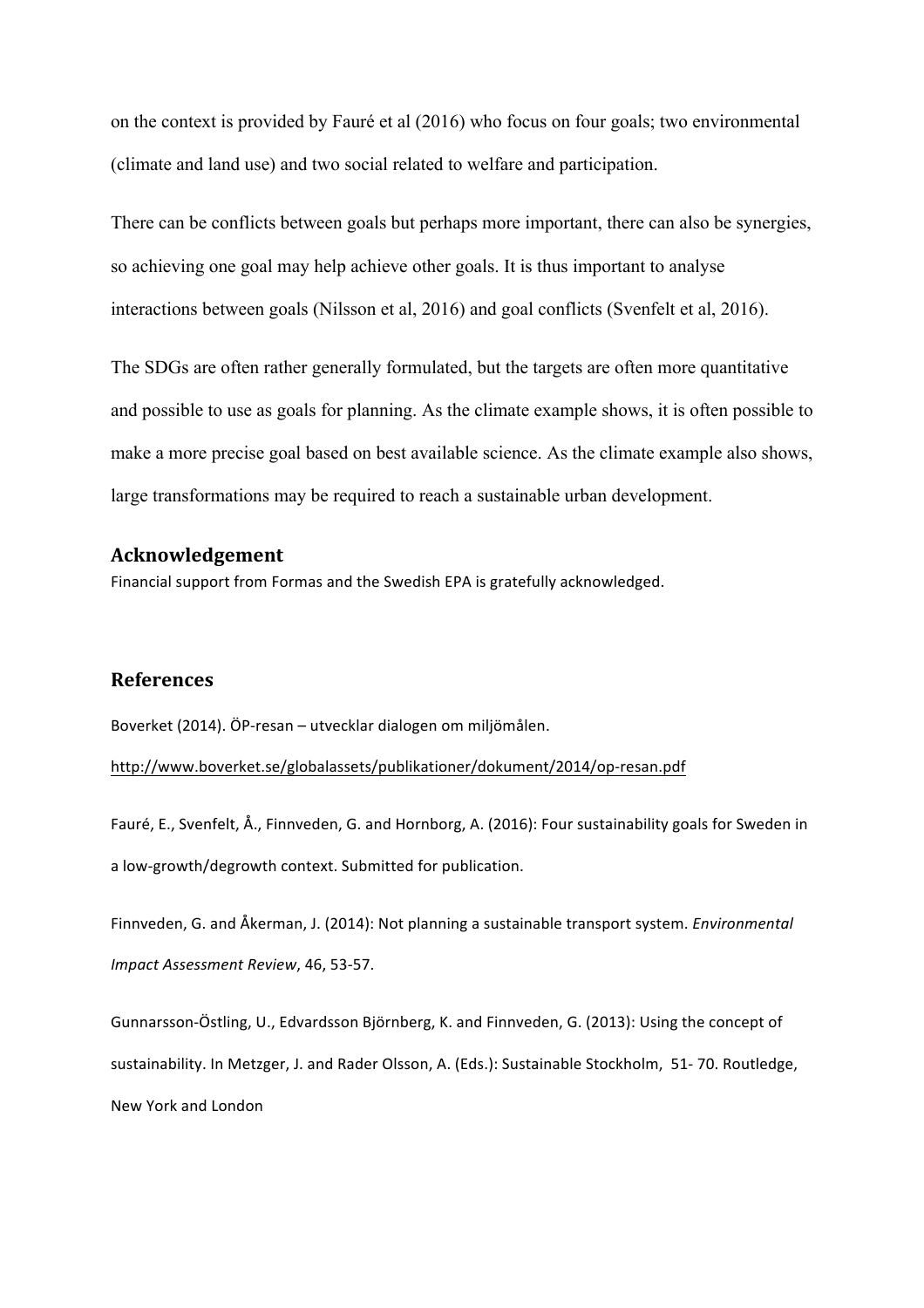Gunnarsson-Östling, U. and Svenfelt, Å. (accepted) "Sustainability discourses and justice: Towards social-ecological justice" in Holifield, R. B. and Walker, G. (eds) Routledge Handbook of Environmental Justice. Routledge.

Kramers, A., Wangel, J., Johansson, S., Höjer, M., Finnveden, G. and Brandt, N. (2013): Towards a comprehensive system of methodological considerations for cities' climate targets. *Energy Policy*, 62, 1276-1287.

Myhrberg, T (2016). Målkonflikter inom kommunal översiktsplanering och miljöbedömning. Examensarbete, KTH.

Nilsson, M., Griggs, D. and Visbeck, M. (2016): Policy: Map the interactions between the sustainable development goals. Nature, 534, 320-322.

Prop. 2003/04:116, Miljöbedömningar av planer och program, Swedish government.

Rogelj, J.; Luderer, G.; Pietzcker, R. C.; Kriegler, E.; Schaeffer, M.; Krey, V.; Riahi, K. Energy system transformations for limiting end-of-century warming to below 1.5 °C. Nat. Clim. Chang. 2015, 5, 519– 527.

Svenfelt, Å., Edvardsson Björnberg, K., Fauré, E. and Milestad, R. (2016): Potential goal conflicts related to climate change mitigation strategies generated through backcasting scenarios. Submitted. Swedish EPA (2016) Konsumtionsbaserade utsläpp av växthusgaser i Sverige och i andra länder [Emissions from Swedish consumption in Sweden and abroad] [online]

UN (2015): Transforming our world: The 2030 agenda for sustainable development. United Nations.

UNFCCC (2015) Conference of the Parties on its twenty-first session. In *Adoption of the Paris agreement*; 2015; Vol. 21932, p. 32

Wallström, J. (2015) Mapping of current Swedish Environmental Assessment practice- a statistical analysis. SPEAK/Enveco Miljöekonomi